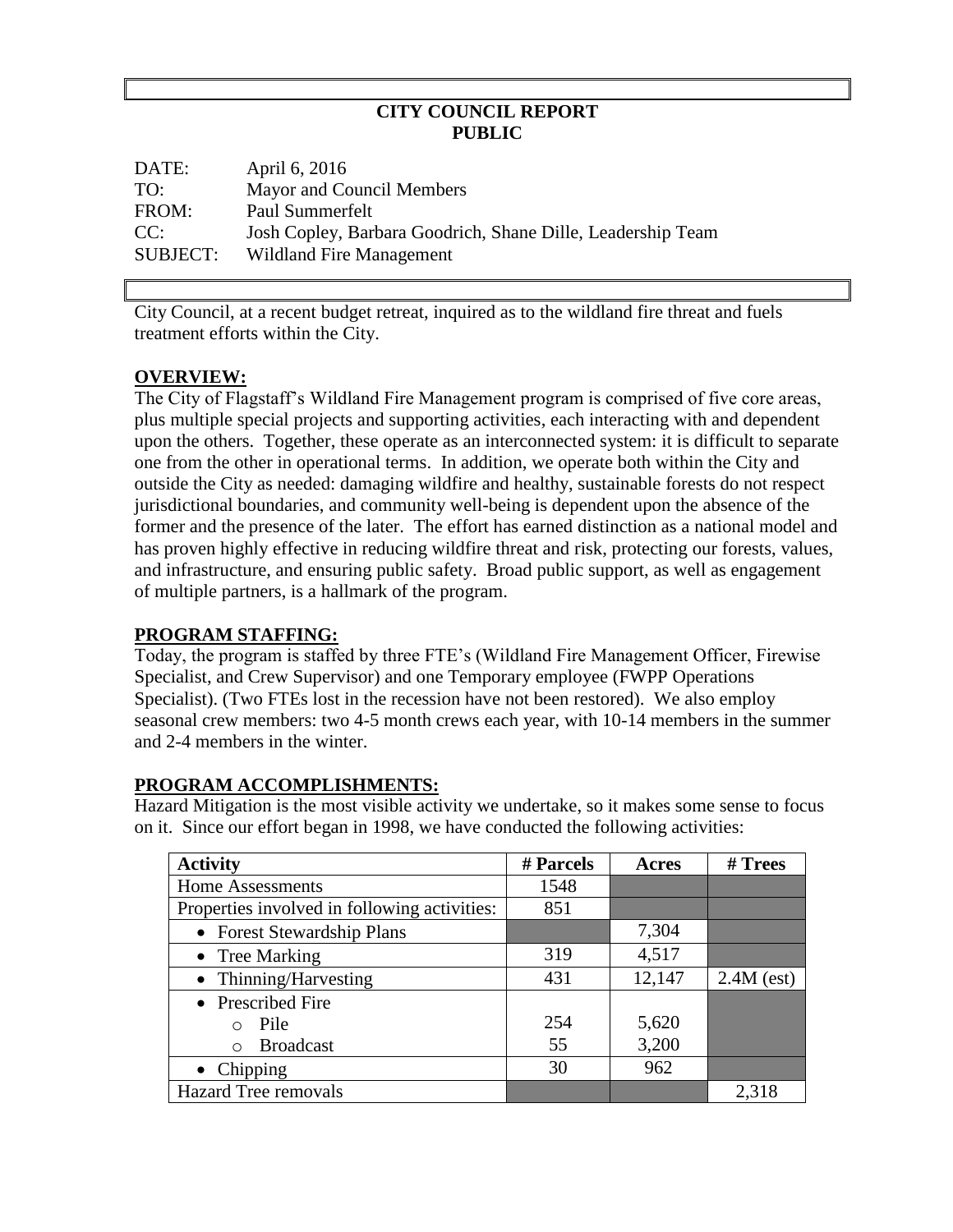# **PROGRAM CHALLENGES AND GAPS:**

When viewing the Program Accomplishment (Hazard Mitigation) table above, some cautions are in-order:

- 1) Home Assessments: Of the total # of parcels (1,548) which have been assessed, 88% (1,360) were done prior to 2010. Due to changes in vegetation, ownership, and upkeep, those done prior to this date are considered outdated and no longer valid.
- 2) Forest Stewardship Plans: Of the total # of acres (7,304) where plans have been completed, 25% were done prior to 2010 and need to be refreshed. An additional 9% will move into this category by next year. The biggest shortfall currently, however, is our delay in preparing Prescribed Fire Plans, of which we currently have over 1,000 acres waiting to be planned, necessary before implementation work commences.
- 3) Thinning/Harvesting & Prescribed Fire: These parcels and acres are NOT cumulative. Acres reported as Thinned/Harvested and then as Prescribed Fire, are in many cases, the same acre. What is cut in one year may be burned the next (pile), then burned again (broadcast) at a later date. In addition, the acres shown reflects almost exclusively initial, first-entry work. Trees grow and fuels accumulate, and treatment effectiveness is lost over time. Without a timely and purposeful effort to re-enter and re-treat acres as needed, gains made can be lost.

We anticipate the need to conduct initial first-entry thinning efforts on 100-250 acres each year simply to maintain forward momentum and meet needs. Typically, thinning is good for 15-30 years before maintenance treatment is required. Of the total # of acres  $(12,147 / 18.98$  sq. mi.) thinned, 58% is now 10+ years old, edging ever-closer to the need to revisit the sites. (Not all acres will need to, or can, be retreated: it depends on level of initial treatment, ownership, etc. but it is anticipated that roughly 1/3-1/2 (4049- 6,074) of all acres thinned will need to be retreated beginning within 5-10 years)

Pile burning is largely a one-time event, conducted within 1-2 years of the completion of any thinning operations. Some second-entry pile burning will need to occur as those older thinning acres need to be retreated.

Broadcast burning, on the other hand, is another story: it is far more labor intensive (in both planning, permitting, implementation, and monitoring than pile burning. This treatment is good for only 7-10 years before reapplication of fire is required. The benefits are two-fold: reduced fire threat, and improved ecological function (i.e. – forest health and sustainability). We currently have 1,500 acres awaiting initial treatment. Of the total # of acres broadcast burned (3,200) to-date, 72% are now 6+ years old, and some are beginning to enter the phase when re-burning will be necessary. (Not all acres will need to, or can, be retreated, but it is anticipated that roughly  $1/2$ -2/3 of all acres initially broadcast burned (approximately 1,600-2,133 acres) will need to be retreated beginning within 2-4 years)

4) Hazard Tree removals: Of the total # or removals (2,318), 73% have occurred since 2010. Application of De-Icer during the winter certainly has played a large role in the spike over the past few years: we believe tree mortality from this chemical has begun to decline (City stopped application 2-3 years ago), but we are still experiencing the effects and are likely to do so for another 1-3 years. Construction and other type damage also plays a continuing role, along with drought and follow-on insect and disease attacks adding to the annual total. As long as we have trees, we will continue to have those